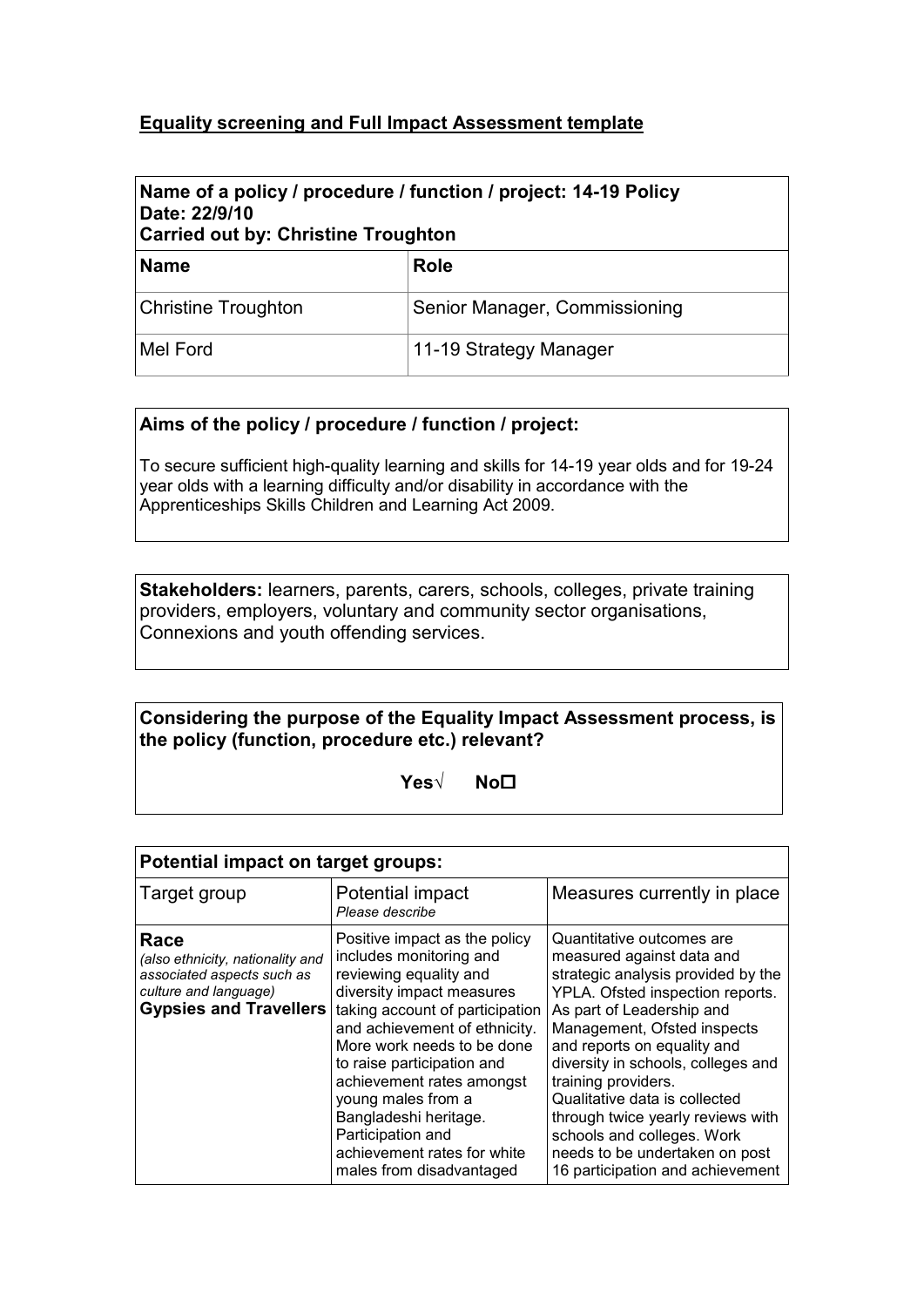| <b>Potential impact on target groups:</b>                                                                                                                                                                |                                                                                                                                                                                                                                                                                                                       |                                                                                                                                                                                                                                                                                                                                                                                                                                                                                                                                                                                                                                                                                                                                                                                                                                                                                                                                                                                                                                              |  |  |  |  |
|----------------------------------------------------------------------------------------------------------------------------------------------------------------------------------------------------------|-----------------------------------------------------------------------------------------------------------------------------------------------------------------------------------------------------------------------------------------------------------------------------------------------------------------------|----------------------------------------------------------------------------------------------------------------------------------------------------------------------------------------------------------------------------------------------------------------------------------------------------------------------------------------------------------------------------------------------------------------------------------------------------------------------------------------------------------------------------------------------------------------------------------------------------------------------------------------------------------------------------------------------------------------------------------------------------------------------------------------------------------------------------------------------------------------------------------------------------------------------------------------------------------------------------------------------------------------------------------------------|--|--|--|--|
| Target group                                                                                                                                                                                             | Potential impact<br>Please describe                                                                                                                                                                                                                                                                                   | Measures currently in place                                                                                                                                                                                                                                                                                                                                                                                                                                                                                                                                                                                                                                                                                                                                                                                                                                                                                                                                                                                                                  |  |  |  |  |
|                                                                                                                                                                                                          | areas are lower than for other<br>groups.                                                                                                                                                                                                                                                                             | for Gypsies and Travellers.                                                                                                                                                                                                                                                                                                                                                                                                                                                                                                                                                                                                                                                                                                                                                                                                                                                                                                                                                                                                                  |  |  |  |  |
| <b>Disability</b> (consider full<br>rainbow of mental and<br>physical impairments:<br>mobility, manual dexterity,<br>speech, hearing, learning,<br>understanding, visual sight,<br>MS, cancer, HIV etc.) | Positive impact as the policy<br>includes monitoring and<br>reviewing equality and<br>diversity impact measures<br>taking account of participation<br>and achievement of young<br>people with a learning<br>difficulty and/or disability<br>(LDD). However, young<br>people with a LDD are more<br>likely to be NEET. | Quantitative outcomes are<br>measured against data and<br>strategic analysis provided by the<br>YPLA.<br>As part of Leadership and<br>Management, Ofsted inspects<br>and reports on equality and<br>diversity in schools, colleges and<br>training providers. Qualitative<br>data is collected through twice<br>yearly reviews with schools and<br>colleges. Process in place to<br>agree placements for learners<br>with LDD including working with<br>Children's and Adult Social<br>Services. More work needs to be<br>done with mainstream providers<br>to build capacity to cater for this<br>group of learners' needs in the<br>community.<br>Collaborative models support<br>access to a broad curriculum<br>according to age, ability and<br>interests<br>Differentiated impartial IAG<br>supported through WayAhead<br>on-line, area-wide prospectus.<br>Pilot underway for post- and pre-<br>16 CAP.<br><b>Collaborative Foundation</b><br>Learning offer available and<br>being further developed for those<br>at pre entry to L1 |  |  |  |  |
| <b>Gender</b> (consider<br>associated aspects e.g.<br>safety, single-parenting,<br>caring responsibility, potential<br>for bullying and harassment,<br><b>Transgender</b>                                | Positive impact as the policy<br>includes monitoring and<br>reviewing equality and<br>diversity impact measures<br>taking account of participation<br>and achievement by gender.<br>More work needs to be done<br>to tackle gender stereotyping<br>in learning including<br>Apprenticeships.                          | Quantitative outcomes are<br>measured against data and<br>strategic analysis provided by the<br>YPLA and through inspection<br>reports. As part of Leadership<br>and Management, Ofsted<br>inspects and reports on equality<br>and diversity in schools, colleges<br>and training providers. Qualitative<br>data is collected through twice<br>yearly reviews with schools and<br>colleges.<br>As with the national trend young<br>woman are outstripping their<br>male counterparts in participation<br>and achievement.<br>Collaborative models support<br>access to a broad curriculum<br>according to age, ability and                                                                                                                                                                                                                                                                                                                                                                                                                   |  |  |  |  |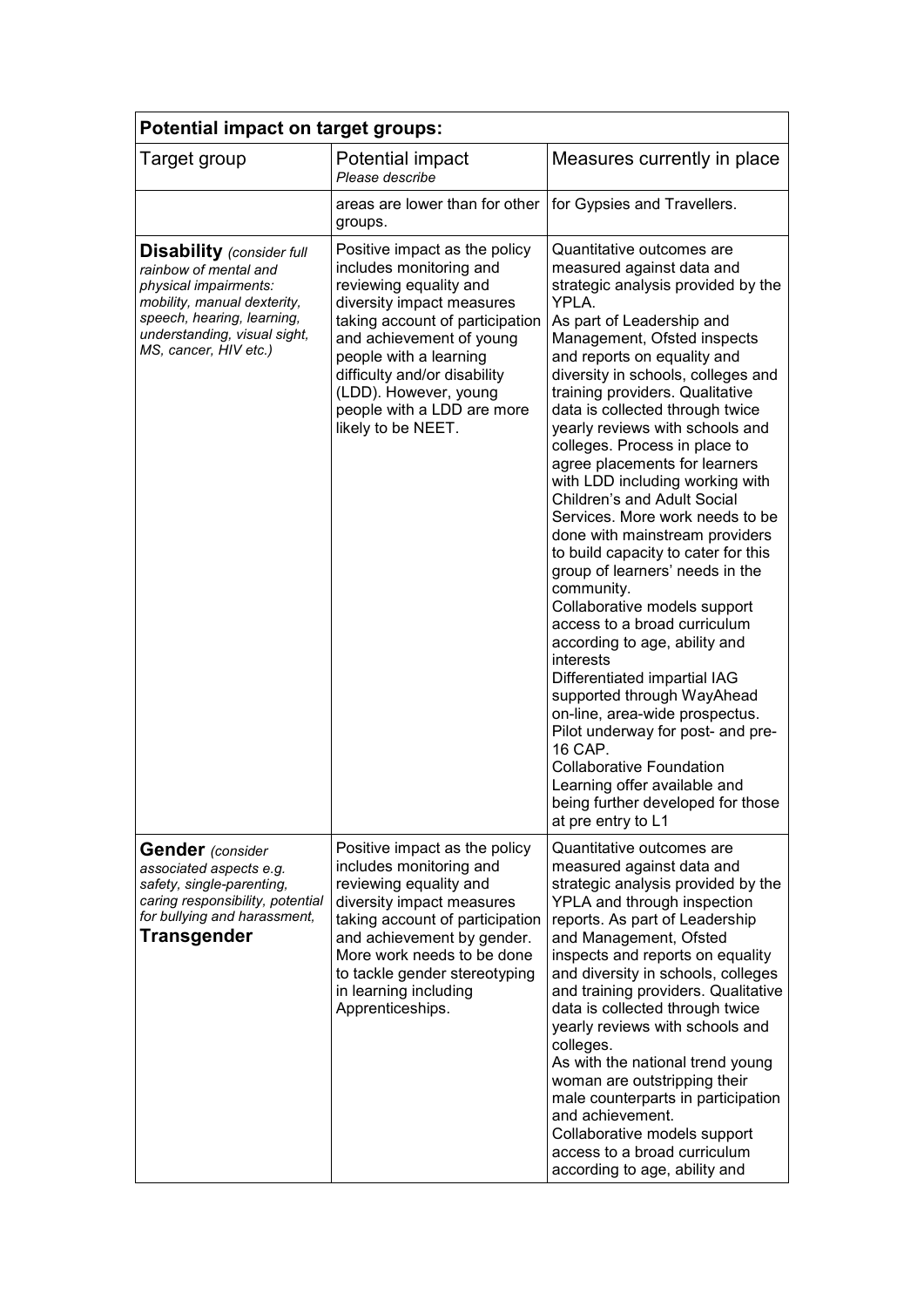| Potential impact on target groups:                                                                                                                              |                                                                                                                                                                                                                                                |                                                                                                                                                                                                                                                                                                                                                                                                                                                                                                        |  |  |  |  |
|-----------------------------------------------------------------------------------------------------------------------------------------------------------------|------------------------------------------------------------------------------------------------------------------------------------------------------------------------------------------------------------------------------------------------|--------------------------------------------------------------------------------------------------------------------------------------------------------------------------------------------------------------------------------------------------------------------------------------------------------------------------------------------------------------------------------------------------------------------------------------------------------------------------------------------------------|--|--|--|--|
| Target group                                                                                                                                                    | Potential impact<br>Please describe                                                                                                                                                                                                            | Measures currently in place                                                                                                                                                                                                                                                                                                                                                                                                                                                                            |  |  |  |  |
|                                                                                                                                                                 |                                                                                                                                                                                                                                                | interests<br>Impartial IAG supported through<br>WayAhead on-line, area-wide<br>prospectus.<br>Pilot underway for CAP<br>Development of Foundation<br>Learning offer within schools<br>including those at pre entry to L1                                                                                                                                                                                                                                                                               |  |  |  |  |
| <b>Sexual orientation</b><br>(includes heterosexual,<br>lesbian, gay, bi-sexual)                                                                                | The policy promotes respect<br>for all but can be considered<br>to have a neutral impact on<br>sexual orientation as each<br>school, college and provider<br>has its own Equality and<br>Diversity Policy that includes<br>sexual orientation. | Data on sexual orientation is not<br>collected through the<br>Individualised Learner Record<br>which provides the basis for LA<br>reports. Anti-bullying policies<br>include sexual orientation and<br>schools, colleges and providers<br>often have anti-bullying<br>campaigns which seek to tackle<br>homophobia.                                                                                                                                                                                    |  |  |  |  |
| Age (including all groups -<br>children, young people,<br>working age, elderly)                                                                                 | Positive impact as the policy<br>is age specific.                                                                                                                                                                                              | Learning routes are age and<br>ability appropriate and colleagues<br>are working in<br>consortia/partnership<br>arrangements to develop<br>pathways in learning and work.<br>Collaborative models support<br>access to a broad curriculum<br>according to age, ability and<br>interests<br>Impartial IAG supported through<br>WayAhead on-line, area-wide<br>prospectus.<br>Pilot underway for CAP<br>Development of Foundation<br>Learning offer within schools<br>including those at pre entry to L1 |  |  |  |  |
| <b>Religion and belief</b><br>(the most common religions<br>include Hinduism, Judaism,<br>Buddhism, Christianity, Islam,<br>Sikhism, Shinto,<br>Nonconformists) | The policy promotes respect<br>for all and can be considered<br>to have a neutral impact on<br>religion and belief.                                                                                                                            | Schools, colleges and providers<br>promote religious and racial<br>harmony and respect for religious<br>practices, festivals and customs.<br>Anti-bullying policies within<br>provider settings include religion<br>and belief. Data is not collected<br>on religion or belief.                                                                                                                                                                                                                        |  |  |  |  |
| <b>Rural issues</b>                                                                                                                                             | The policy can be considered<br>to have a neutral impact as<br>learner and parental choice<br>can be limited due to<br>school/college location and<br>distance to travel which are<br>dependent upon infrastructure<br>and transport.          | All learner routes are available in<br>rural areas and there is<br>considerable cross boundary<br>travel to learn patterns. CW&C<br>works with neighbouring<br>authorities to ensure learners<br>from rural areas are not<br>disadvantaged. The Post 16<br><b>Transport Policy Statement takes</b><br>account of rurality.                                                                                                                                                                             |  |  |  |  |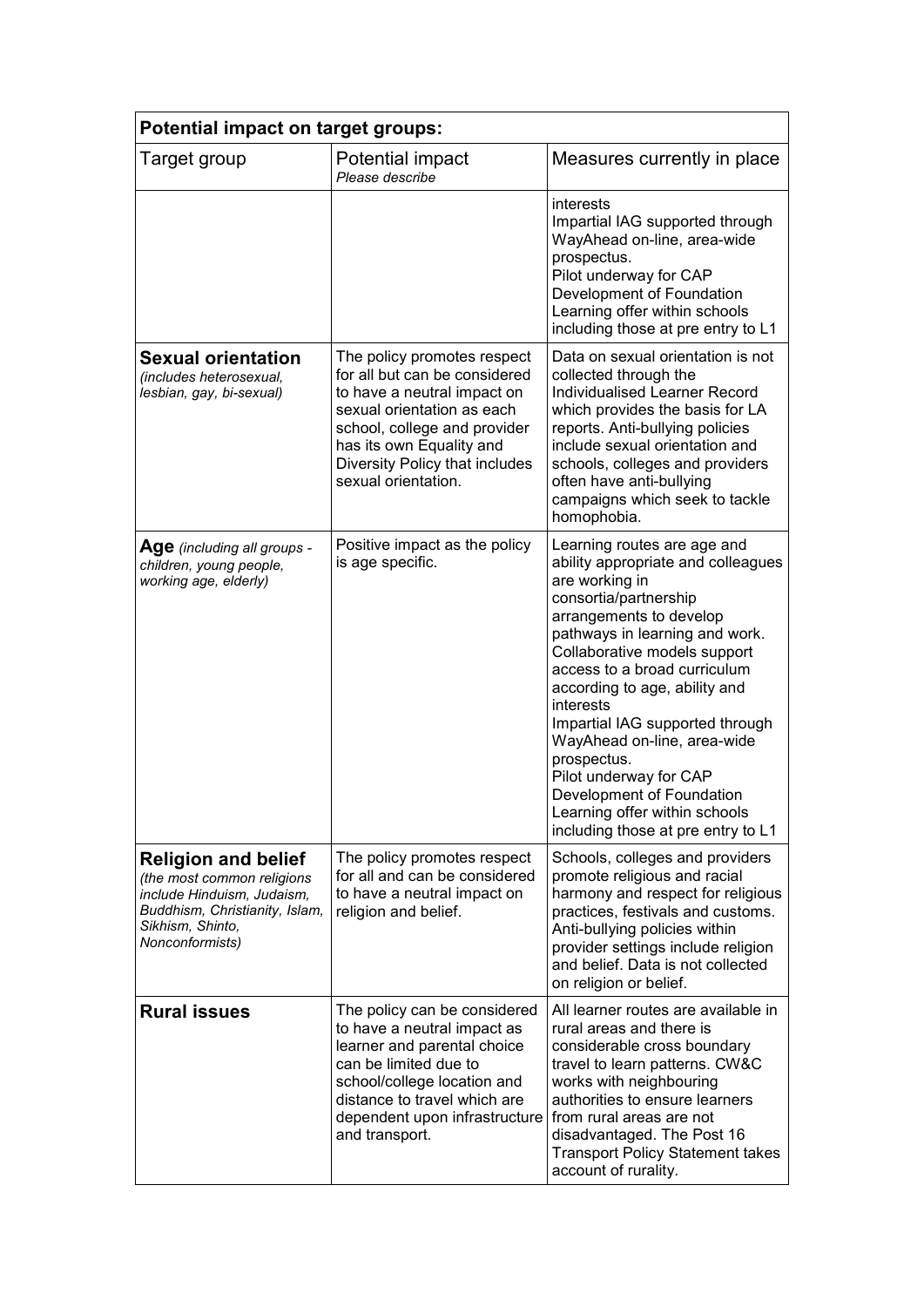| <b>Potential impact on target groups:</b>                                                                          |                                                                                                                                                                                                                   |                                                                                                                                                                                                                                                                                                                                                                                                                                                                                                                                                                                           |  |  |  |  |
|--------------------------------------------------------------------------------------------------------------------|-------------------------------------------------------------------------------------------------------------------------------------------------------------------------------------------------------------------|-------------------------------------------------------------------------------------------------------------------------------------------------------------------------------------------------------------------------------------------------------------------------------------------------------------------------------------------------------------------------------------------------------------------------------------------------------------------------------------------------------------------------------------------------------------------------------------------|--|--|--|--|
| Target group                                                                                                       | Potential impact<br>Please describe                                                                                                                                                                               | Measures currently in place                                                                                                                                                                                                                                                                                                                                                                                                                                                                                                                                                               |  |  |  |  |
| Socio-economic<br><b>issues</b>                                                                                    | Positive impact as the policy,<br>14-19 plan and the 16-18<br>Commissioning Statement all<br>identify those who are Not in<br>Employment, Education or<br>Training as a key priority for<br>collaborative action. | The September Guarantee<br>guarantees a place in education<br>or training for every 16 and 17<br>year old who wants one; this is<br>been delivered effectively in<br>CW&C. A NEET tender<br>specification has been produced<br>(for delivery to start in Jan 2011)<br>to provide for wrap around<br>support for those who are or<br>might become NEET. A key<br>priority for 2011-2013 is to reduce<br>the number of young people who<br>are NEET. Foundation Learning<br>developments will support young<br>people below L2 and better<br>prepare young people for<br>learning and work. |  |  |  |  |
| <b>Other</b> (there may be other<br>target groups relevant to your<br>service) Young Offenders<br>and Care Leavers | Positive impact as young<br>offenders and care leavers<br>are priority groups for action.                                                                                                                         | Care2Work project in place.<br>CW&C has a duty as a 'home' LA<br>to ensure that young offenders<br>on release from custody can<br>continue/participate in learning.                                                                                                                                                                                                                                                                                                                                                                                                                       |  |  |  |  |

# **Is the Policy/Function likely to have an impact on Human Rights?**

Yes – it is a fundamental right to have an education.

#### **Evidence:**

 Equality and Diversity measures are evidenced through data collection from the Individualised Learner Record and made available to the LA by the YPLA. Connexions provides robust individual level data on those who are NEET including gender, age, disability, ethnicity, by ward, looked after child, young parent, other care responsibilities, supervised by YOS and qualification level. The Learner Voice Survey provides information from young learners that helps shape plans.

#### **Proposed actions** (to be reflected in the Service plans):

Actions emerging from the " Potential impact on target groups" and the" Evidence" sections in order to address any *gaps*

| <b>Action</b>           | <b>Target date</b> | <b>Responsibility</b>            |
|-------------------------|--------------------|----------------------------------|
| Develop borough wide    | October            | Strategy & Commissioning and 14- |
| <b>NEET Action Plan</b> |                    | 19 Team                          |
| Develop Apprenticeship  | March 2011         | Strategy & Commissioning working |
| Strategy                |                    | with cross LA group.             |
|                         |                    |                                  |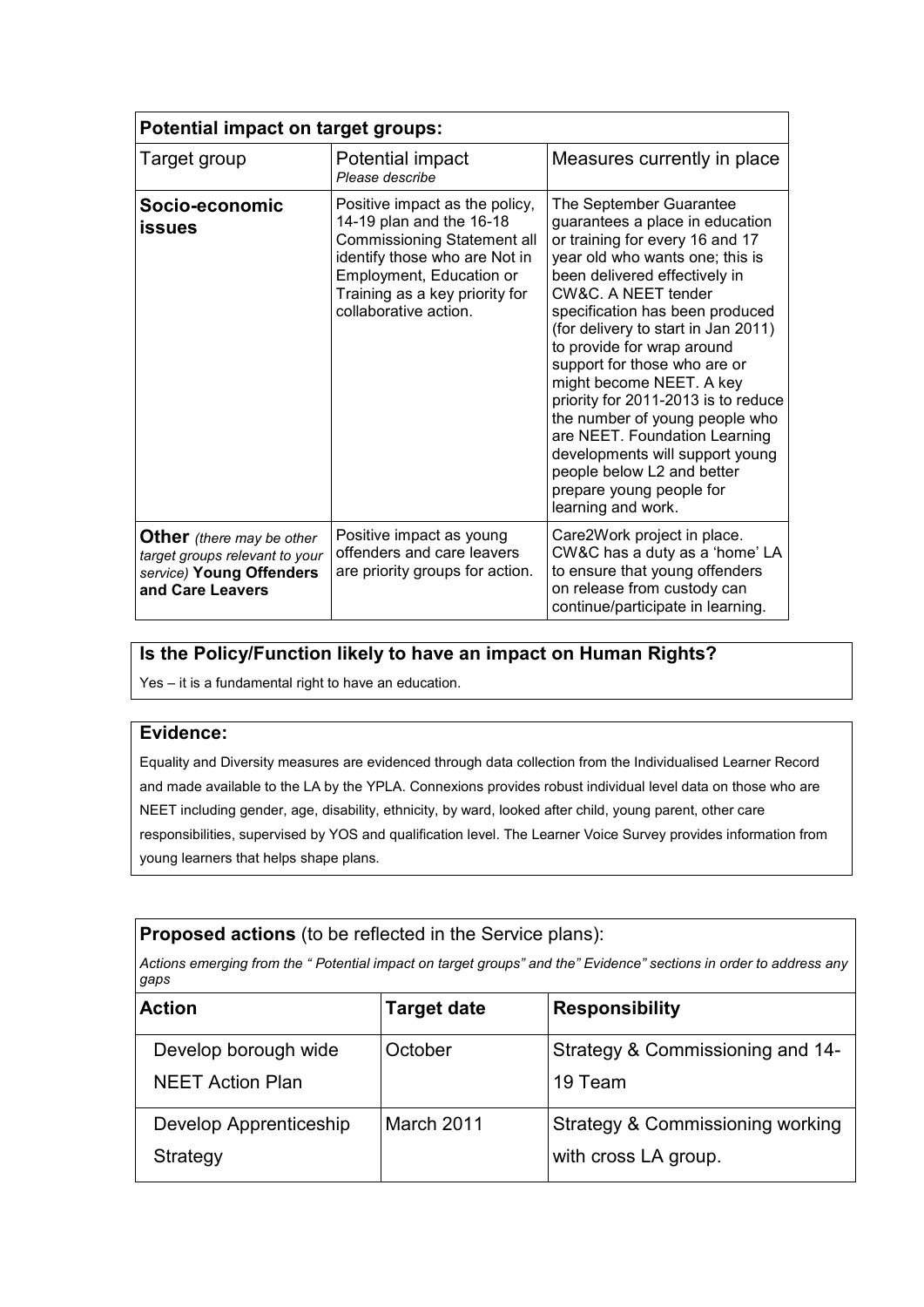#### **Rating:**

In light of the above how would you rate the impact of your policy/function etc. on any of the target  *groups, for guidance please see footnotes.*

|                             | Race       | <b>Disability</b> | Gender | Sexual<br>orientation | Age | Religion<br>& belief | Rural<br><b>Issues</b> | Other |
|-----------------------------|------------|-------------------|--------|-----------------------|-----|----------------------|------------------------|-------|
| High <sup>1</sup>           |            |                   |        |                       |     |                      |                        |       |
| Please<br>continue<br>below |            |                   |        |                       |     |                      |                        |       |
| Medium <sup>2</sup>         |            |                   |        | $\mathcal{N}$         |     | $\mathcal{N}$        | ٦                      |       |
| Please exit<br>the process  |            |                   |        |                       |     |                      |                        |       |
| Low <sup>3</sup>            | $\sqrt{ }$ | N                 |        |                       |     |                      |                        |       |
| Please exit<br>the process  |            |                   | V      |                       | V   |                      |                        |       |

#### *IMPORTANT!*

<u> Andrew Maria (1989)</u>

Only policies (functions, procedures etc.) rated as high have to be fully Impact Assessed. Full  *Impact Assessment requires consultation with members from the target groups highlighted as* being at the receiving end of any potential impact. EIA consultation exercises will be undertaken by relevant service with the help and support of the Research and Intelligence team and Equality  *and Diversity Officers.*

 $1$  High = significant potential impact, risk of exposure, history of complaints, no mitigating measures in place or no evidence available, urgent need for consultation with service users, general public, employees

 $2^{2}$  Medium = some potential impact, some mitigating measures in place but no evidence available how effective they are, would be beneficial to consult with service users, general public etc. but not urgent

 $3$  Low = almost bordering with non relevance to the EIA process (heavily legislation led - very little discretion exercised, limited public facing aspect)